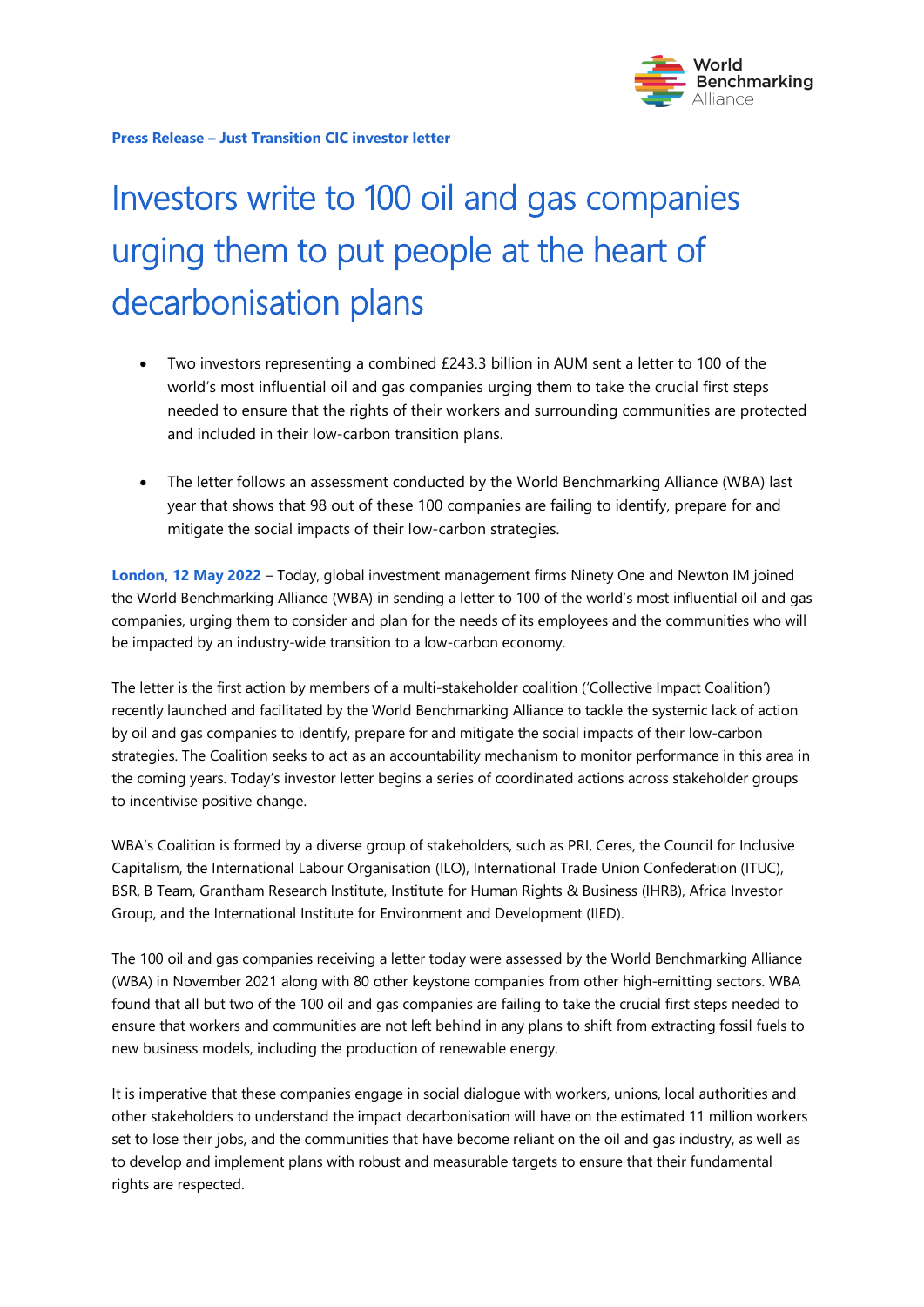

## **Vicky Sins, Decarbonisation and Energy Transformation Lead at the World Benchmarking Alliance,**

**said:** *"Planning for a transition that is just for the people and communities who will be affected is not only the right thing to do – it's the best way of getting to where we need to go. Companies must start now. And these plans will only be robust if companies co-create them with their employees, whether that's via employee representatives or otherwise. You can't mitigate the impact your changes will have on people if you don't know what they are, and you can't know what they are if you're not talking to them.''*

**Therese Niklasson, Head of Sustainable Investment at Newton Investment Management:** *"The power of achieving "net zero" is that it sets both a destination and a deadline. To reach it, there must be accountability and measurement by companies to take the first steps to ensure workers and surrounding communities are a key part of their low-carbon transition plans."*

**Nazmeera Moola, Chief Sustainability Officer, Ninety One**: *"Net zero offers both a threat and opportunity to high carbon intensity markets and industries. Neither oil nor gas will support long-term growth. Instead, the abundance of renewable resources offer the opportunity, most especially for the emerging markets, to build affordable power and build new industries like green hydrogen, which could underpin both GDP growth and job growth in these countries. However, to achieve this, the needs of the affected workers and communities need to be taken into account."*

The Coalition will continue to engage with the 100 companies throughout 2022 ahead of the publication of WBA's 2023 Oil and Gas Benchmark, with hopes to see progress on the critical first steps in a just transition, gathering best practice examples from companies and insights with other companies, investors and Coalition members.

#### **-ENDS-**

## Press Contacts:

*World Benchmarking Alliance: : [b.civit@worldbenchmarkingalliance.org](mailto:b.civit@worldbenchmarkingalliance.org) – Blanca Civit, Communications and Media Lead Ninety One – [Jeannie.Dumas@ninetyone.com](mailto:Jeannie.Dumas@ninetyone.com) – Jeannie Dumas, Communications Director Ex-Africa Newton IM [–vivianne.mccann@bnymellon.com](mailto:vivianne.mccann@bnymellon.com) – Vivianne McCann, EMEA Communications Manager*

#### About WBA:

*The World Benchmarking Alliance (WBA) is a non-profit organisation that assesses and ranks the world's most influential companies' performance on the United Nations Sustainable Development Goals (SDGs). It publishes publicly available and free benchmarks that inform and empower business leaders and investors, as well as governments, civil society and other key stakeholders to act as an accountability mechanism for companies to become successful drivers of change and deliver on the SDGs. Together with its Allies it is building a movement that enables transparent dialogue, and ultimately action towards a more inclusive, fair and sustainable world. [www.worldbenchmarkingalliance.org](http://www.worldbenchmarkingalliance.org/)* 

*Learn more about WBA's Just Transition assessments [here](https://www.worldbenchmarkingalliance.org/just-transition/)*

## About Ninety One

*Ninety One is an independent, active global investment manager dedicated to delivering compelling outcomes for its clients, managing £143.9 billion in assets (as at 31.03.22). Established in South Africa in 1991, as Investec Asset Management, the firm started offering domestic investments in an emerging market. In 2020, almost three decades of organic growth later, the firm demerged from Investec Group and became Ninety One. Today the firm offers distinctive*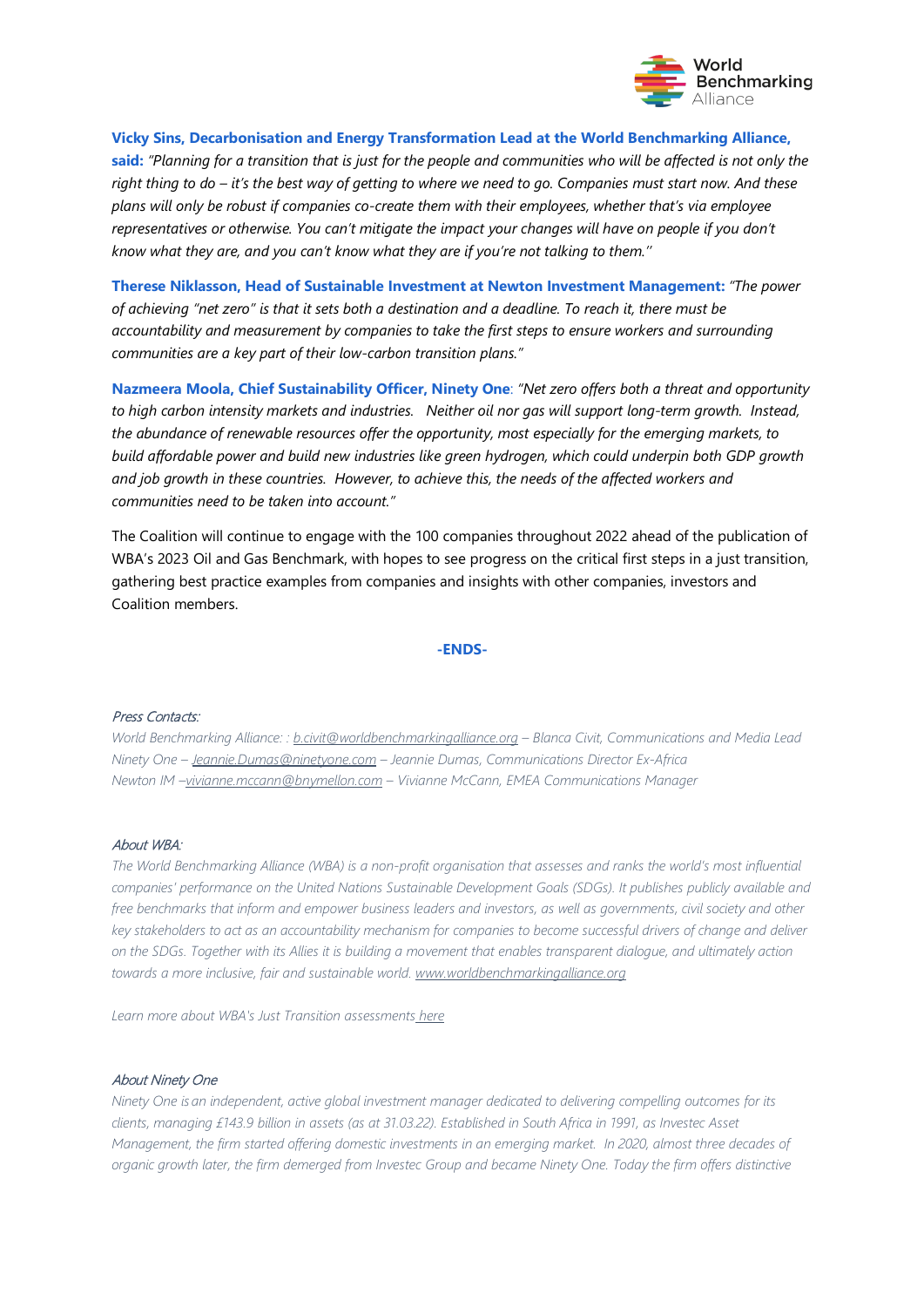

*active strategies across equities, fixed income, multi-asset and alternatives to institutions, advisors and individual investors around the world.* 

*For more information, please visit: [www.ninetyone.com](http://www.ninetyone.com/)* 

*Disclaimer*

*All investments carry the risk of capital loss.*

*The information contained in this press release is intended primarily for journalists and should not be relied upon by private investors or any other persons to make financial decisions. Furthermore, the material contained herein is for informational purposes only and should not be construed as an offer, or solicitation of an offer, to buy or sell securities*  either generally or in any jurisdiction where the offer or sale is not permitted. Offers are made only by prospectus or other *offering materials and upon an investor meeting certain suitability standards and any other applicable requirements as required by law.* 

*All of the views expressed about the markets, securities or companies in this press comment accurately reflect the personal views of the individual fund manager (or team) named. While opinions stated are honestly held, they are not guarantees and should not be relied on. Ninety One in the normal course of its activities as an global asset manager may already hold or intend to purchase or sell the stocks mentioned on behalf of its clients. The information or opinions provided should not be taken as specific advice on the merits of any investment decision. This press release may contain statements about expected or anticipated future events and financial results that are forward-looking in nature and, as a result, are subject to certain risks and uncertainties, such as general economic, market and business conditions, new legislation and regulatory actions, competitive and general economic factors and conditions and the occurrence of unexpected events. Actual results may differ materially from those stated herein.* 

*Telephone calls may be recorded for training, monitoring and regulatory purposes and to confirm investor's instructions. Ninety One's Privacy Notice is available at [www.ninetyone.com/privacynotice.](http://www.ninetyone.com/privacynotice)* 

## About Newton Investment Management Group

*"Newton Investment Management Group" is a corporate brand which refers to the following group of affiliated companies: Newton Investment Management Limited (NIM) and Newton Investment Management North America LLC (NIMNA). In the United Kingdom, NIM is authorised and regulated by the Financial Conduct Authority ('FCA'), 12 Endeavour Square, London, E20 1JN, in the conduct of investment business. Registered in England no. 2675952. NIM and NIMNA are both registered as investment advisors with the Securities & Exchange Commission ('SEC') to offer investment advisory services in the United States. NIM and NIMNA's investment businesses in the United States is described in Form ADV, Part 1 and 2, which can be obtained from the SEC.gov website or obtained upon request. Both firms are indirect subsidiaries of The Bank of New York Mellon Corporation ("BNY Mellon").* 

*Newton Investment Management Group provides discretionary and non-discretionary investment advice to institutional clients, including US and global pension funds, sovereign wealth funds, central banks, endowments, foundations, insurance companies, registered mutual funds, other pooled investment vehicles and other institutions. Its current office locations include London, Boston, New York and San Francisco.* 

*Personnel of certain BNY Mellon affiliates may act as: (i) registered representatives of BNY Mellon Securities Corporation (in its capacity as a registered broker-dealer) to offer securities, (ii) officers of the Bank of New York Mellon (a New York chartered bank) to offer bank-maintained collective investment funds and (iii) associated persons of BNYMSC (in its*  capacity as a registered investment adviser) to offer separately managed accounts managed by BNY Mellon Investment *Management firms.*